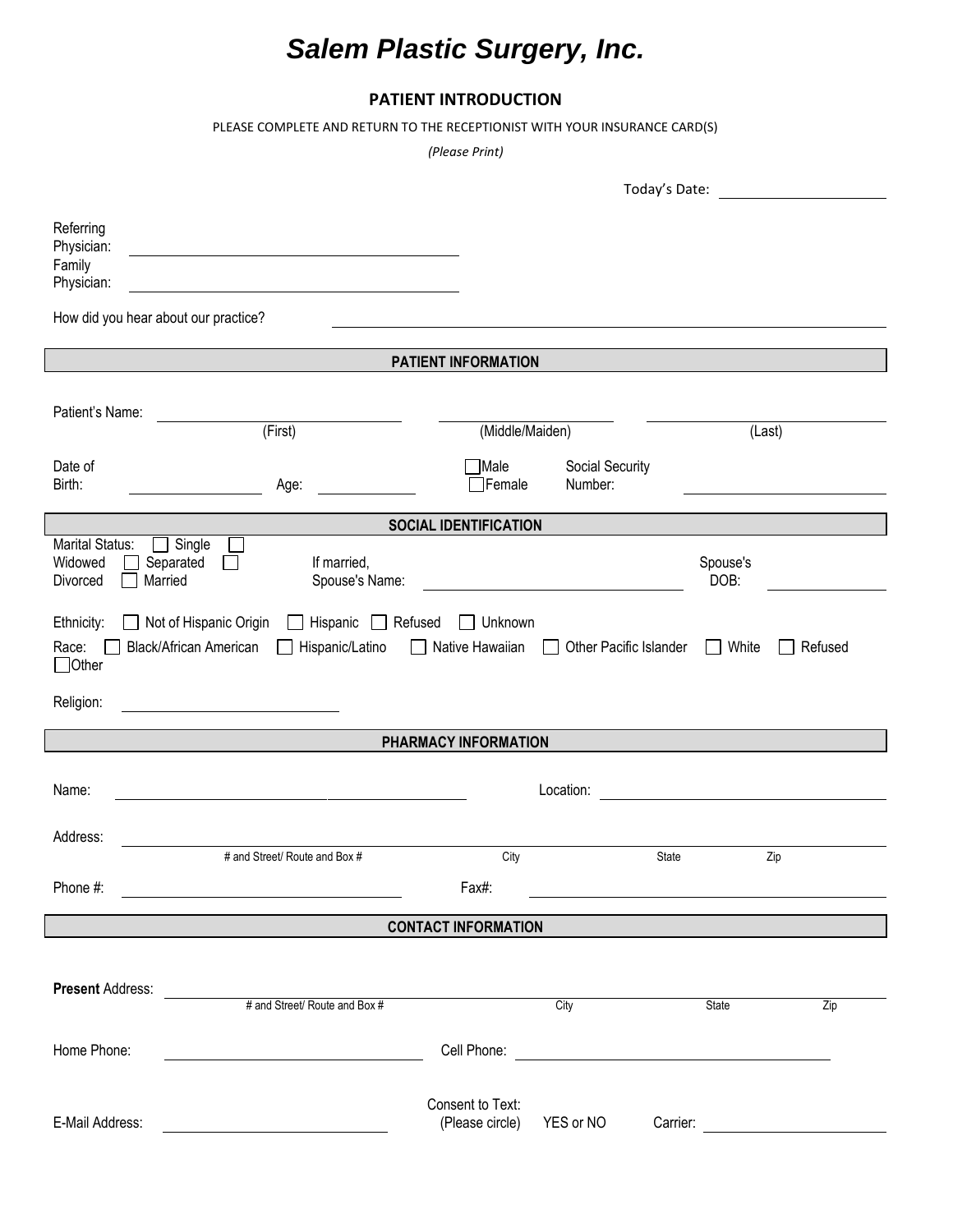## **EMPLOYER ADDRESS**

| Employer:                                        |                                                                                                                       |                                      |                       |                |                                 |  |
|--------------------------------------------------|-----------------------------------------------------------------------------------------------------------------------|--------------------------------------|-----------------------|----------------|---------------------------------|--|
| Address:                                         |                                                                                                                       |                                      |                       |                |                                 |  |
|                                                  | # and Street/Route and Box #                                                                                          |                                      | City                  | State          | Zip                             |  |
| <b>Business Phone:</b>                           |                                                                                                                       | Consent to call:<br>(please circle)  | YES or NO             |                |                                 |  |
|                                                  |                                                                                                                       | <b>EMERGENCY CONTACT</b>             |                       |                |                                 |  |
| Relationship to Patient:                         | <u> 1990 - Johann Barbara, martin amerikan basar dan berasal dalam basal dalam basal dalam basal dalam basal dala</u> |                                      |                       |                |                                 |  |
|                                                  |                                                                                                                       |                                      |                       |                |                                 |  |
| Name:                                            |                                                                                                                       |                                      |                       |                |                                 |  |
|                                                  | (First)                                                                                                               |                                      | (Middle/Maiden)       |                | (Last)                          |  |
|                                                  |                                                                                                                       |                                      |                       |                |                                 |  |
| Address:                                         | # and Street/Route and Box #                                                                                          | City                                 |                       |                |                                 |  |
|                                                  |                                                                                                                       |                                      |                       | State          | Zip                             |  |
|                                                  | Work                                                                                                                  |                                      |                       | Cell           |                                 |  |
| Home Phone:                                      | <u> 1990 - Johann Barbara, martin a</u>                                                                               |                                      |                       |                | Phone: <u>_________________</u> |  |
|                                                  |                                                                                                                       | <b>CONSENT TO COMMUNICATE</b>        |                       |                |                                 |  |
|                                                  | If it's OK to leave a message with another person, please list them:                                                  |                                      |                       |                |                                 |  |
| <b>Name</b>                                      | <b>DOB</b>                                                                                                            | Relationship                         |                       | Contact number | OK to release results           |  |
|                                                  |                                                                                                                       |                                      |                       |                |                                 |  |
|                                                  |                                                                                                                       |                                      |                       |                | Yes<br>No                       |  |
|                                                  |                                                                                                                       |                                      |                       |                | Yes<br>No                       |  |
|                                                  |                                                                                                                       |                                      |                       |                | Yes<br>No.                      |  |
|                                                  |                                                                                                                       |                                      |                       |                |                                 |  |
|                                                  |                                                                                                                       | <b>INSURANCE INFORMATION</b>         |                       |                |                                 |  |
|                                                  |                                                                                                                       | Please present cards to receptionist |                       |                |                                 |  |
| Do you have Medicare?                            | $\Box$ Yes<br>$\Box$ No                                                                                               |                                      | Do you have Medicaid? | $\Box$ Yes     | $\blacksquare$ No               |  |
|                                                  |                                                                                                                       |                                      |                       |                |                                 |  |
| Insurance (1)                                    |                                                                                                                       |                                      |                       |                | Insurance (2) <u>contracts</u>  |  |
| Policy #                                         |                                                                                                                       |                                      |                       |                | Policy # $\qquad \qquad$        |  |
| Group #                                          |                                                                                                                       |                                      |                       |                |                                 |  |
| <b>Effective Date:</b>                           |                                                                                                                       |                                      |                       |                |                                 |  |
| Worker's Comp Claim:<br>If yes, name of carrier: | $\Box$ Yes<br>$\Box$ No                                                                                               |                                      |                       |                |                                 |  |
| Phone number for<br>carrier:                     |                                                                                                                       |                                      |                       |                |                                 |  |
| Address:                                         |                                                                                                                       |                                      |                       |                |                                 |  |
|                                                  | # and Street/Route and Box #                                                                                          | City                                 |                       | State          | Zip                             |  |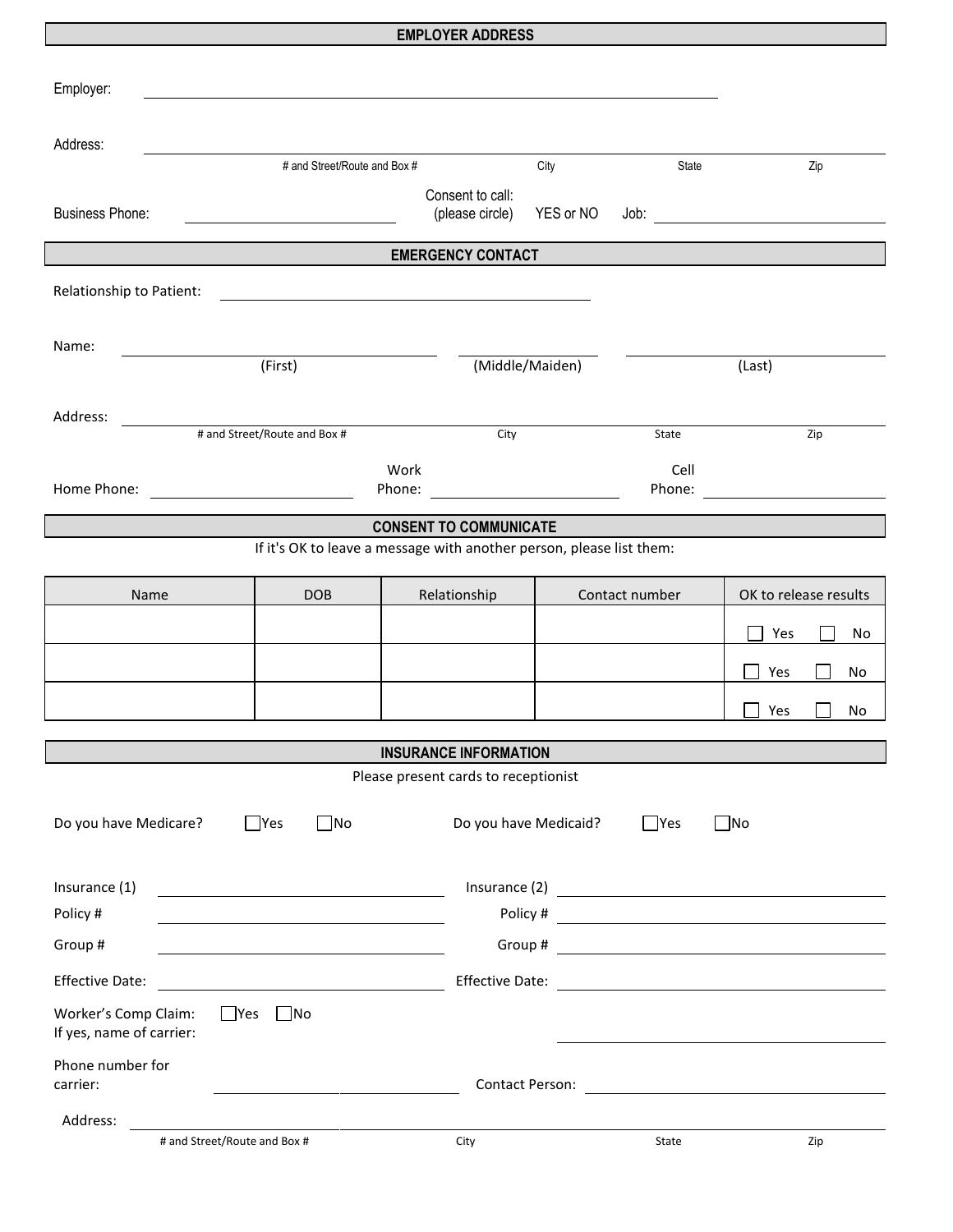|                   | <b>Salem Plastic Surgery, Inc.</b>                        |                        | DATE: _________________      |                                                                                                                                                                                                                                                                                               |
|-------------------|-----------------------------------------------------------|------------------------|------------------------------|-----------------------------------------------------------------------------------------------------------------------------------------------------------------------------------------------------------------------------------------------------------------------------------------------|
|                   | <b>MEDICAL HISTORY FORM</b>                               |                        |                              | AGE:<br>DATE OF BIRTH: _______________                                                                                                                                                                                                                                                        |
|                   |                                                           |                        |                              | HEIGHT: _____________________________WEIGHT: ___________________________________                                                                                                                                                                                                              |
|                   |                                                           |                        |                              |                                                                                                                                                                                                                                                                                               |
|                   | Section I: Surgery and Anesthesia History                 |                        |                              | 1. Have you ever had surgery, or hospitalization? $\square$ No $\square$ Yes, please describe:                                                                                                                                                                                                |
|                   |                                                           |                        |                              |                                                                                                                                                                                                                                                                                               |
| 2.                |                                                           |                        |                              | Did you experience problems resulting from anesthesia administered to you? $\Box$ No $\Box$ Yes, please describe:                                                                                                                                                                             |
| 3.                |                                                           |                        |                              | Have you ever been told by a medical professional that they had a difficult time intubating you before surgery?                                                                                                                                                                               |
|                   |                                                           |                        |                              |                                                                                                                                                                                                                                                                                               |
| 4.                |                                                           |                        |                              |                                                                                                                                                                                                                                                                                               |
|                   |                                                           |                        |                              |                                                                                                                                                                                                                                                                                               |
| 5.                |                                                           |                        |                              | Do you have a blood relative who had anesthesia complications of any kind? $\Box$ No $\Box$ Yes, please describe:                                                                                                                                                                             |
|                   |                                                           |                        |                              |                                                                                                                                                                                                                                                                                               |
|                   | Section II: Specific Medical History                      |                        |                              |                                                                                                                                                                                                                                                                                               |
|                   |                                                           |                        |                              |                                                                                                                                                                                                                                                                                               |
| 2.                | Children? □ No □ Yes                                      |                        |                              |                                                                                                                                                                                                                                                                                               |
| 3.                | Date of last menstrual cycle:                             |                        |                              |                                                                                                                                                                                                                                                                                               |
| 4.                | Date of last pap smear:                                   |                        |                              |                                                                                                                                                                                                                                                                                               |
| 5.                | Date of last mammogram:                                   |                        |                              | Location:                                                                                                                                                                                                                                                                                     |
|                   |                                                           |                        |                              | Please assist us with developing an accurate medical history for you by answering the following questions.<br>Do you presently have or have you ever in the past had any of the following medical conditions?<br>Simply check the appropriate "NO" or "YES" space. Add comments if necessary. |
| <b>LUNGS</b>      |                                                           | <b>NO</b>              | YES                          | <b>COMMENTS</b>                                                                                                                                                                                                                                                                               |
| Pneumonia         |                                                           | l I No<br>$\Box$ No    | $\sqcup$ Yes<br>$\Box$ Yes   |                                                                                                                                                                                                                                                                                               |
| Asthma            | Born with any lung disease                                | $\Box$ No              | $\sqcup$ Yes                 |                                                                                                                                                                                                                                                                                               |
|                   | Cough or cold (presently)                                 | $\Box$ No              | $\sqcup$ Yes                 |                                                                                                                                                                                                                                                                                               |
| <b>Bronchitis</b> |                                                           | $\Box$ No              | $\Box$ Yes                   |                                                                                                                                                                                                                                                                                               |
| Emphysema         |                                                           | $\Box$ No              | $\sqcup$ Yes                 |                                                                                                                                                                                                                                                                                               |
| Positive TB test  |                                                           | $\Box$ No              | $\sqcup$ Yes                 |                                                                                                                                                                                                                                                                                               |
|                   | If YES, have you had BCG vaccine<br><b>Treated for TB</b> | $\Box$ No<br>$\Box$ No | $\sqcup$ Yes<br>$\sqcup$ Yes |                                                                                                                                                                                                                                                                                               |
| Sleep Apnea       |                                                           | $\Box$ No              | $\Box$ Yes                   |                                                                                                                                                                                                                                                                                               |
|                   |                                                           |                        |                              |                                                                                                                                                                                                                                                                                               |
| <b>HEART</b>      | Born with any heart disease                               | $\Box$ No              | $\sqcup$ Yes                 |                                                                                                                                                                                                                                                                                               |
| Heart murmur      |                                                           | $\Box$ No              | $\Box$ Yes                   |                                                                                                                                                                                                                                                                                               |
| Rheumatic fever   |                                                           | $\Box$ No              | $\Box$ Yes                   |                                                                                                                                                                                                                                                                                               |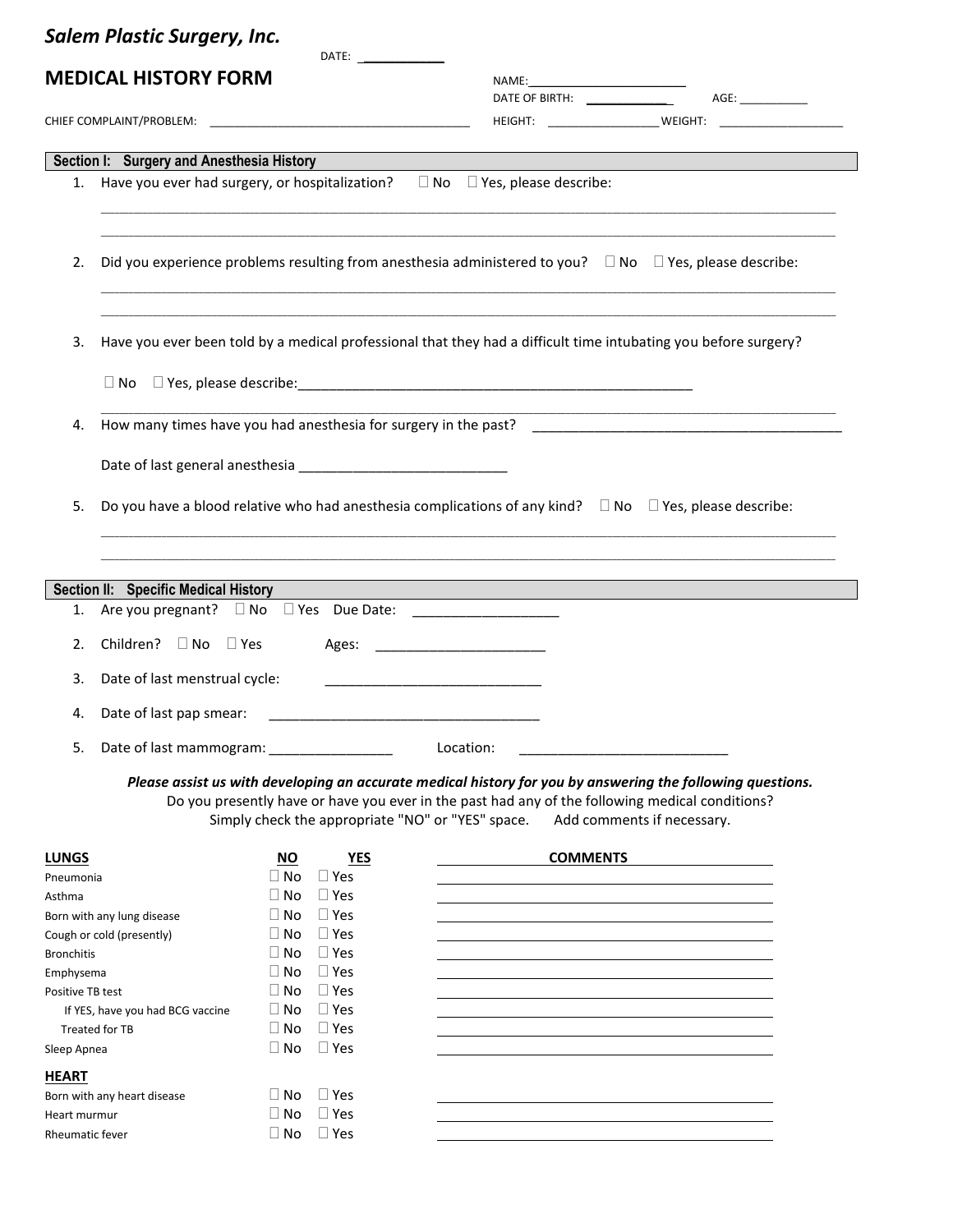| High blood pressure                                       | $\Box$ No | $\sqcup$ Yes  |
|-----------------------------------------------------------|-----------|---------------|
| Skipped heart beats                                       | ∐ No      | l I Yes       |
| Chest pains                                               | ∐ No      | $\sqcup$ Yes  |
| Hardening of the arteries                                 | $\Box$ No | $\sqcup$ Yes  |
| Heart failure                                             | ∏ No      | $\sqcup$ Yes  |
| Heart attacks                                             | $\Box$ No | $\sqcup$ Yes  |
| Do you have pacemaker/defibrillator?                      | $\Box$ No | $\sqcup$ Yes  |
|                                                           |           |               |
| <b>BLOOD</b>                                              |           |               |
| Sickle cell trait or disease                              | ∐ No      | $\sqcup$ Yes  |
| Other disease of blood cells                              | l I No    | $\sqcup$ Yes  |
| Abnormal blood clotting                                   | l No      | l I Yes       |
| <b>LIVER</b>                                              |           |               |
| Infectious disease, such as                               |           |               |
| Hepatitis, HIV, etc.                                      | ∐ No      | $\sqcup$ Yes  |
| Jaundice                                                  | $\Box$ No | l I Yes       |
| Other liver disease                                       | ∏ No      | l I Yes       |
| <b>GASTROINTESTINAL</b>                                   |           |               |
| Reflux                                                    | No        | l I Yes       |
|                                                           | No        | l I Yes       |
| Irritable bowel syndrome                                  |           | $\Box$ Yes    |
| Hiatal hernia                                             | ∣∣No      |               |
| <b>KIDNEY</b>                                             |           |               |
| Born with kidney disease                                  | ∐ No      | $\Box$ Yes    |
| Kidney infections                                         | l I No    | $\sqcup$ Yes  |
| Kidney stones                                             | ∐ No      | $\sqcup$ Yes  |
| Kidney failure                                            | l I No    | l I Yes       |
| Urinary tract infections                                  | ∐ No      | $\sqcup$ Yes  |
|                                                           |           |               |
|                                                           |           |               |
| <b>NERVOUS SYSTEM</b>                                     |           |               |
| Born with NV system abnormality                           | l I No    | $\sqcup$ Yes  |
| Brain disease                                             | $\Box$ No | $\sqcup$ Yes  |
| Spinal cord disease                                       | ∐ No      | $\square$ Yes |
| <b>Migraines</b>                                          | ∐ No      | $\square$ Yes |
| Nerve disease                                             | $\Box$ No | $\sqcup$ Yes  |
| Epilepsy                                                  | l I No    | $\sqcup$ Yes  |
| Stroke                                                    | ⊟ No      | □ Yes         |
| Seizures                                                  | ∐ No      | $\sqcup$ Yes  |
| Depression                                                | ∃ No      | l I Yes       |
| <b>ENDOCRINE</b>                                          |           |               |
| <b>Diabetes</b>                                           | ∐ No      | $\sqcup$ Yes  |
| Thyroid disease                                           | l I No    | $\Box$ Yes    |
| EYE                                                       |           |               |
| Glaucoma                                                  | ∐ No      | $\sqcup$ Yes  |
| Wear contact lenses                                       | ∐ No      | $\Box$ Yes    |
|                                                           |           |               |
| <b>DENTAL</b>                                             |           |               |
| Bridges, crowns, dentures                                 | ∐ No      | $\sqcup$ Yes  |
| Loose teeth                                               | No        | l I Yes       |
| <u>Infection/Non-healing wound</u><br>C-Diff              |           |               |
| (Clostridium Difficile bacterial infection)<br><b>VRE</b> | $\Box$ No | $\sqcup$ Yes  |
| (Vancomycin resistant enterocci)<br>MRSA                  | l I No    | $\sqcup$ Yes  |
| (Methicillin resistant staphylococcus aureus) $\Box$ No   |           | $\sqcup$ Yes  |



## **OTHER**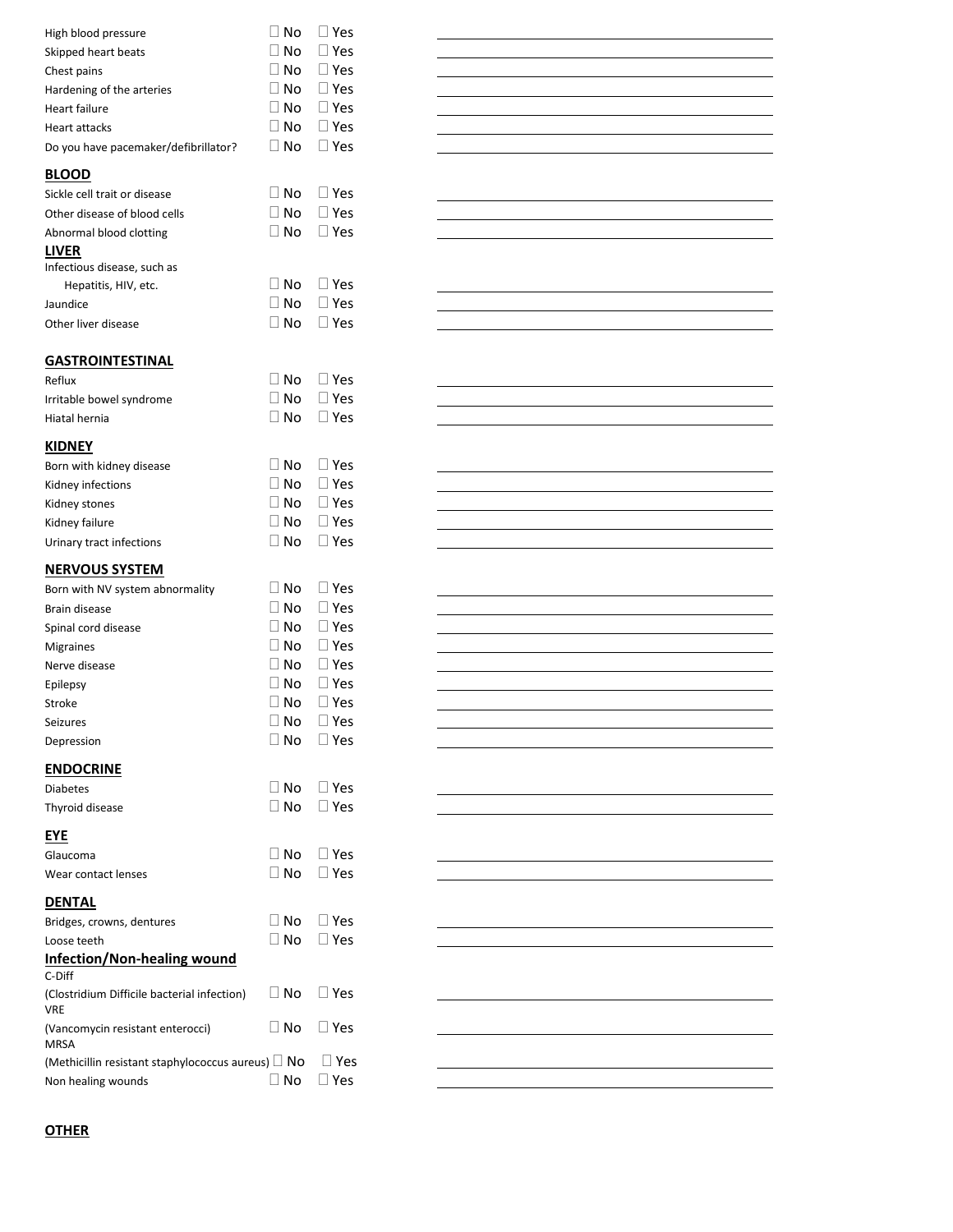| Problem scarring                                                                                              | $\Box$ Yes<br>l I No                                                                    |  |                                                                                                    |  |
|---------------------------------------------------------------------------------------------------------------|-----------------------------------------------------------------------------------------|--|----------------------------------------------------------------------------------------------------|--|
| <b>Mental Health</b>                                                                                          | $\Box$ Yes<br>$\Box$ No<br>$\Box$ Yes                                                   |  |                                                                                                    |  |
| Gout                                                                                                          | $\Box$ No<br>$\Box$ No<br>$\Box$ Yes                                                    |  |                                                                                                    |  |
| <b>Arthritis</b>                                                                                              |                                                                                         |  |                                                                                                    |  |
|                                                                                                               |                                                                                         |  |                                                                                                    |  |
| History of Injury? $\Box$ No $\Box$ Yes, describe                                                             |                                                                                         |  |                                                                                                    |  |
| Are you being treated for any other conditions not listed? $\square$ No $\square$ Yes, describe $\square$     |                                                                                         |  |                                                                                                    |  |
|                                                                                                               |                                                                                         |  |                                                                                                    |  |
|                                                                                                               |                                                                                         |  |                                                                                                    |  |
| Section III: Medications                                                                                      |                                                                                         |  |                                                                                                    |  |
| 1. Are you taking any medications, vitamins, or herbal supplements? $\Box$ No $\Box$ Yes, please describe     |                                                                                         |  |                                                                                                    |  |
|                                                                                                               |                                                                                         |  |                                                                                                    |  |
|                                                                                                               |                                                                                         |  |                                                                                                    |  |
| <b>Section IV: Allergies and Sensitivities</b>                                                                |                                                                                         |  |                                                                                                    |  |
| 1. Are you allergic to any medications, food, latex, local anesthesia? $\Box$ No $\Box$ Yes, please describe: |                                                                                         |  |                                                                                                    |  |
|                                                                                                               |                                                                                         |  |                                                                                                    |  |
| Section V: Social History                                                                                     |                                                                                         |  |                                                                                                    |  |
| 1. Do you smoke? $\square$ No $\square$ Yes, how much?                                                        |                                                                                         |  |                                                                                                    |  |
|                                                                                                               |                                                                                         |  |                                                                                                    |  |
| Do you drink?<br>2.                                                                                           |                                                                                         |  |                                                                                                    |  |
| 3.                                                                                                            | Have you ever taken recreational drugs? $\square$ No $\square$ Yes                      |  |                                                                                                    |  |
|                                                                                                               |                                                                                         |  |                                                                                                    |  |
| 4.                                                                                                            | Have you ever taken steroids (i.e. cortisone or prednisone)? $\square$ No $\square$ Yes |  |                                                                                                    |  |
|                                                                                                               |                                                                                         |  |                                                                                                    |  |
| <b>Section VI: Family History</b>                                                                             |                                                                                         |  |                                                                                                    |  |
|                                                                                                               |                                                                                         |  | Have any blood relatives have or ever had in the past had any of the following medical conditions? |  |
|                                                                                                               |                                                                                         |  | Simply check the appropriate "NO" or "YES" space. Add comments if necessary.                       |  |
|                                                                                                               | <b>YES</b><br>NO.                                                                       |  | <b>COMMENTS</b>                                                                                    |  |
| Cancer                                                                                                        | $\Box$ No<br>$\Box$ Yes                                                                 |  |                                                                                                    |  |

| <u>NO</u> | YES        | <b>COMMENTS</b> |
|-----------|------------|-----------------|
| $\Box$ No | $\Box$ Yes |                 |
| $\Box$ No | $\Box$ Yes |                 |
| $\Box$ No | $\Box$ Yes |                 |
| $\Box$ No | $\Box$ Yes |                 |
| $\Box$ No | $\Box$ Yes |                 |
| $\Box$ No | $\Box$ Yes |                 |
| $\Box$ No | $\Box$ Yes |                 |
| $\Box$ No | $\Box$ Yes |                 |
| $\Box$ No | $\Box$ Yes |                 |
| $\Box$ No | $\Box$ Yes |                 |
| $\Box$ No | $\Box$ Yes |                 |
| $\Box$ No | $\Box$ Yes |                 |
| $\Box$ No | $\Box$ Yes |                 |
| $\Box$ No | $\Box$ Yes |                 |
| $\Box$ No | $\Box$ Yes |                 |
| $\Box$ No | $\Box$ Yes |                 |
| $\Box$ No | $\Box$ Yes |                 |
| $\Box$ No | $\Box$ Yes |                 |
| $\Box$ No | $\Box$ Yes |                 |
|           |            |                 |

I have read this questionnaire and disclosed my medical history to the best of my knowledge.